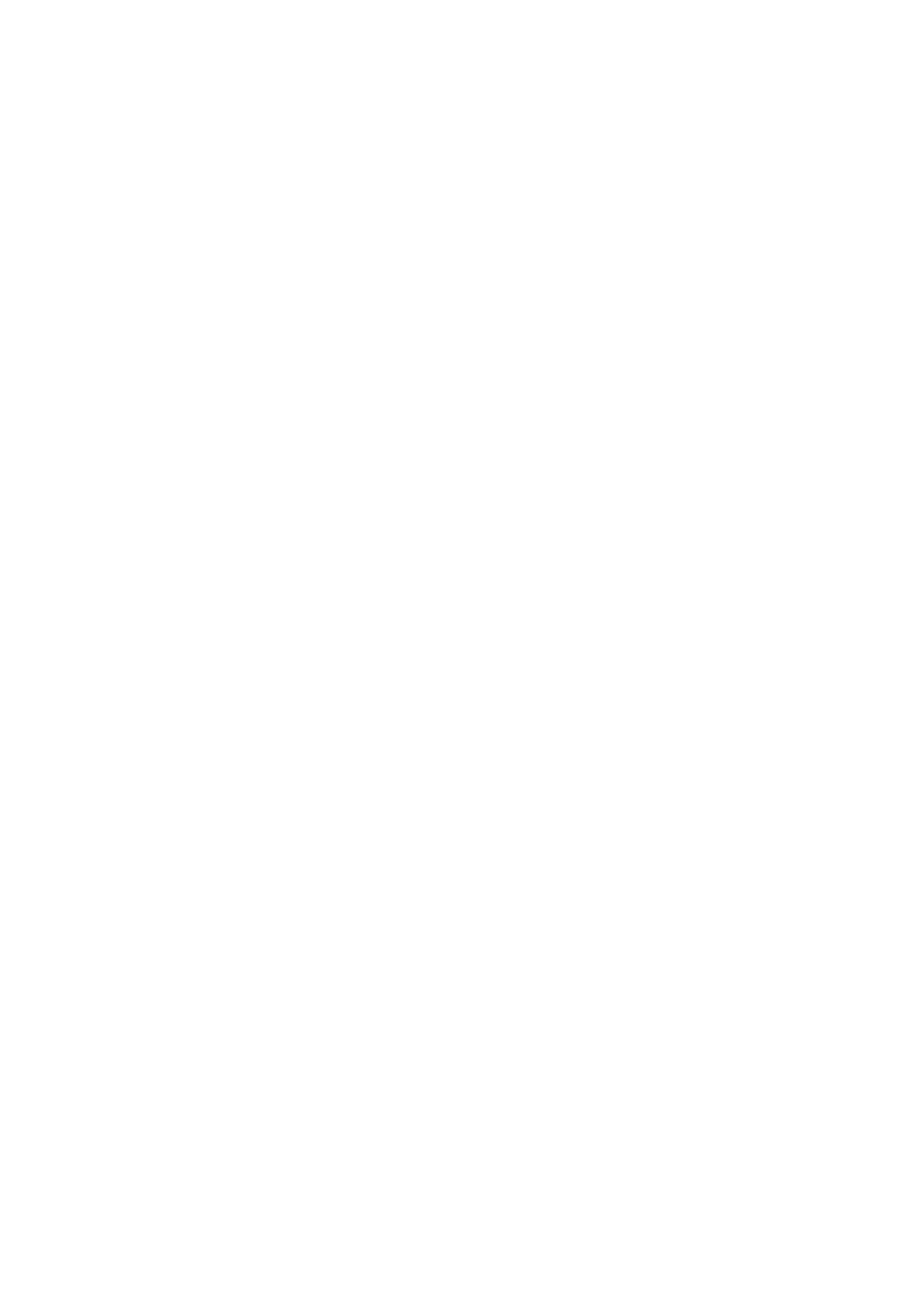

# **Proposed Change 2** (Natural Hazards) to the **Bay of Plenty Regional Policy Statement v7.0: Section 32AA evaluation** of changes

August 2015

Bay of Plenty Regional Council 5 Quay Street PO Box 364 Whakatāne 3158 **NEW ZEALAND** 

Prepared by Martin Butler, Regional Planner (BOPRC), and Gerard Willis, Consultant (Enfocus)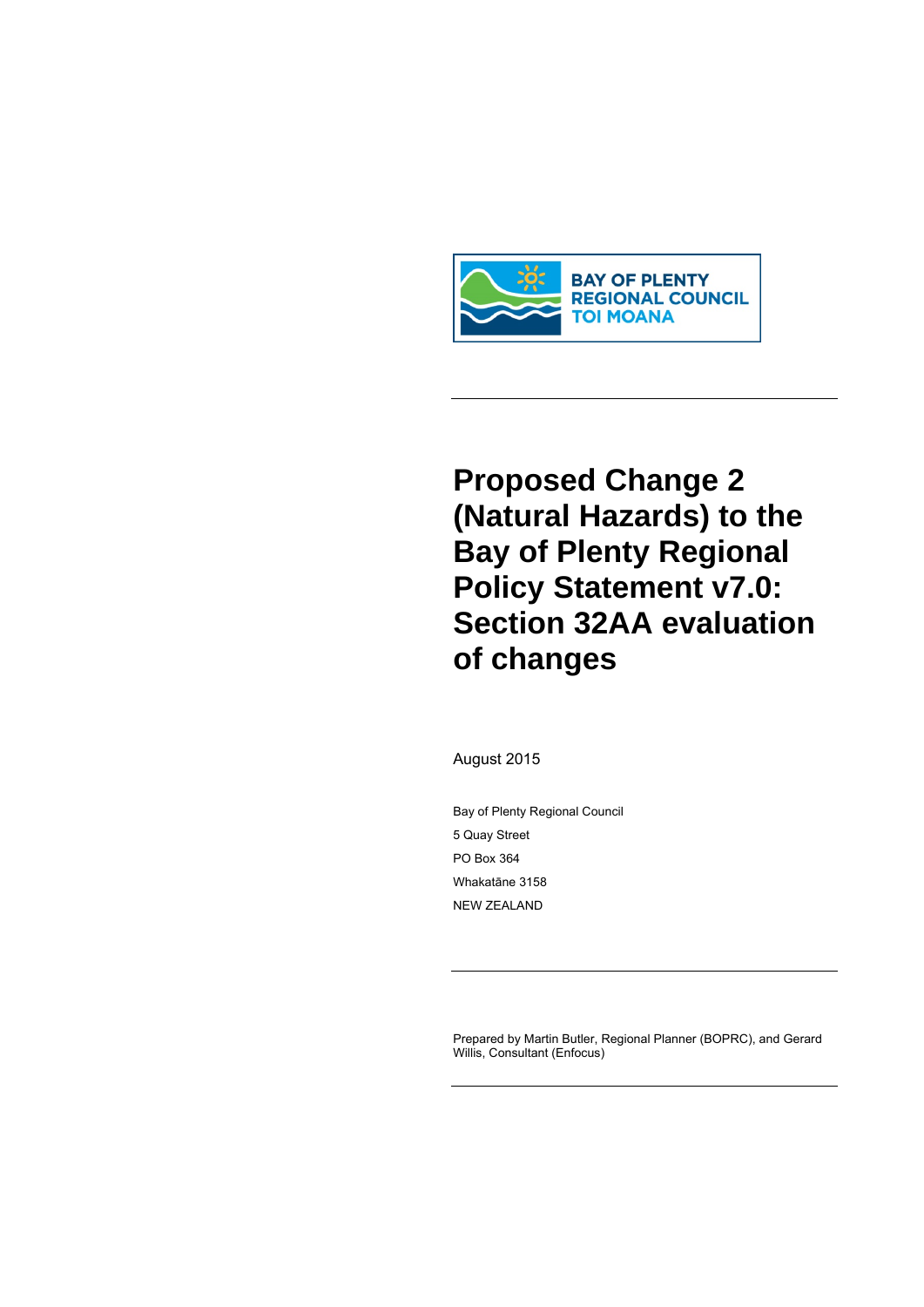### 1 **Introduction**

This report should be read in conjunction with the Supplementary Report dated 31 July. It addresses the Hearing Committee's duty under section 32 of the Resource Management Act (RMA) to be carried out by the Committee in the course of deciding whether to accept or reject a submission on Proposed Change 2 (PC2).

Sections 32 and 32AA are provided as Appendix 1.

### 2 **Background**

Section 32 of the RMA prescribes requirements for preparing and publishing evaluation reports, including an 'amending proposal' that would amend a proposed policy statement. Section 32 directs that an evaluation report is to examine whether its provisions are the most appropriate way to achieve the relevant objective by:

- a. identifying other reasonably practicable options for doing so;
- b. assessing the efficiency and effectiveness of the provisions in doing so; and
- c. summarising the reasons for deciding on the provisions.<sup>1</sup>

The report is to contain a level of detail that corresponds to the scale and significance of the environmental, economic, social and cultural effects anticipated from implementation of the proposal.<sup>2</sup>

In assessing the efficiency and effectiveness of provisions, the assessment has to identify and assess the anticipated benefits and costs of the environmental, economic, social and cultural effects, including opportunities for economic growth and employment anticipated to be provided or reduced. The assessment has also, if practicable, to quantify the benefits and costs. If there is uncertain or insufficient information about the subject matter of the provisions, the risk of acting or not acting must also be assessed $3$ .

Such an evaluation report was prepared and made available to the hearings committee along with all submissions received<sup>4</sup>. This is referred to in the report that follows as "the Evaluation Report".

#### 2.1 **Further evaluation**

Section 32AA, requires a further evaluation for any changes proposed since the original evaluation report was completed. That further evaluation does not need to be published as a separate report if it is referred to in the decision-making record in sufficient detail to demonstrate that it was undertaken in compliance with that section<sup>5</sup>.

The purpose of this supplementary report is to provide the Hearing Committee with the necessary evaluation to include within its decisions report should it accept the

 $5$  RMA s32AA(1)(d)(ii)

*Page 2 Section 32AA Report on* 

 $1$  RMA s32(1)(b)

 $^{2}$  RMA s 32(1)(c)

 $3$  RMA s 32(2)

<sup>&</sup>lt;sup>4</sup> Operative Bay of Plenty Regional Policy Statement, Proposed Change 2 (Natural Hazards), Section 32 Evaluation Report, October 2014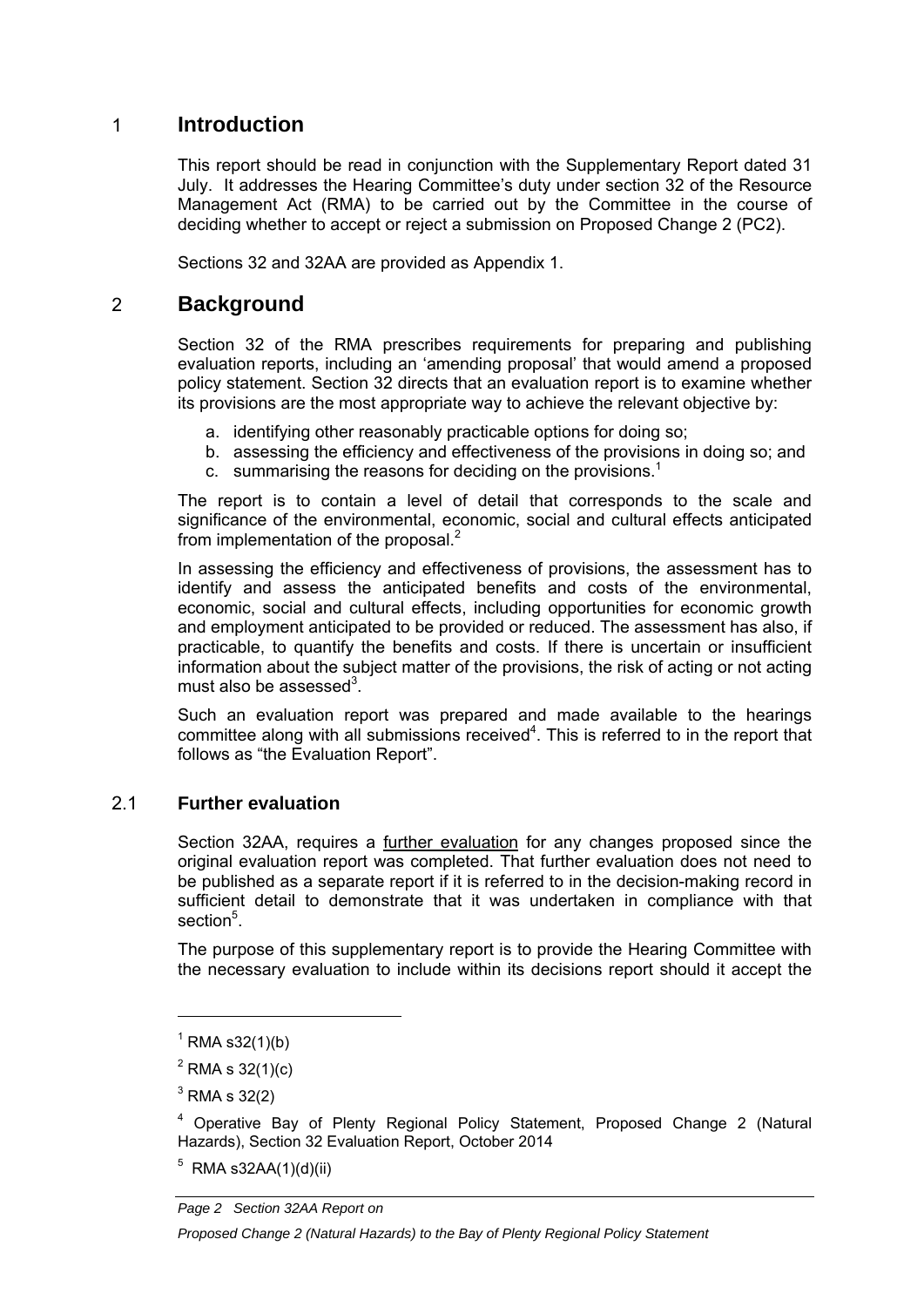recommendations made in the *Supplementary Report on Submissions* Dated 31 July 2015 ("the Supplementary Report").

That will enable the Committee to fulfil its duty under section 32AA.

## 3 **Fulfilling the S32AA Duty**

The first point to note is that the duty relates only to changes made between notification and decisions on submissions. Section 32AA states that a further evaluation is made for:

*any changes that have been made to, or are proposed for, the proposal since the evaluation report for the proposal was completed* 

All changes recommended to be made (excepting a few very minor consequential changes) are discussed in detail in the Supplementary Report. That report explains the provision sought by submitters to be amended; outlines the amendment sought; explains the effect of making the amendment; sets out the Officers' evaluation and rationale for making or not making the change sought (as the case may be).

Although numerous issues and provisions are discussed in the Supplementary Report only limited changes are recommended. Further, of the changes recommended very few substantively change the policy such that the approach would be characterised as a "different" approach from that addressed in the evaluation report. In almost all instances the changes recommended aim to clarify the intent and remove potential confusion or ambiguity. Accordingly, the underlying cost and benefits of the provisions will not vary from those already addressed in the Evaluation Report.

This is explained in further detail below and any exceptions requiring specific new evaluation addressed.

#### 3.1 **Reasonably practical options**

The Hearing Committee's duty is to examine whether the amendments proposed to PC2 are the most appropriate way to achieve the objective by (firstly) identifying other reasonably practicable options for achieving the objectives.

That objective (as recommended following submissions) states:

*Avoidance or mitigation of natural hazards by managing risk for people's safety and the protection of property and lifeline utilities* 

In doing so the Hearing Committee should confine itself to options presented in submissions or the section 42A (Staff) Report, and to combinations or refinements to them. It should refrain from searching for other options on its own initiative, that being beyond the Committee's function, and risking depriving submitters of opportunity to respond.

In that sense wholly new or different planning approaches for achieving the objective cannot be considered (as none were put forward by submitters) but any alternative wording sought to particular provisions that would constitute a genuinely alternate option should be considered.

The issues on which submitters identified genuinely alternate options to that in PC2 (as opposed to changes aimed at clarification or technical wording changes) are as follows:

*Section 32AA Report on Page 3*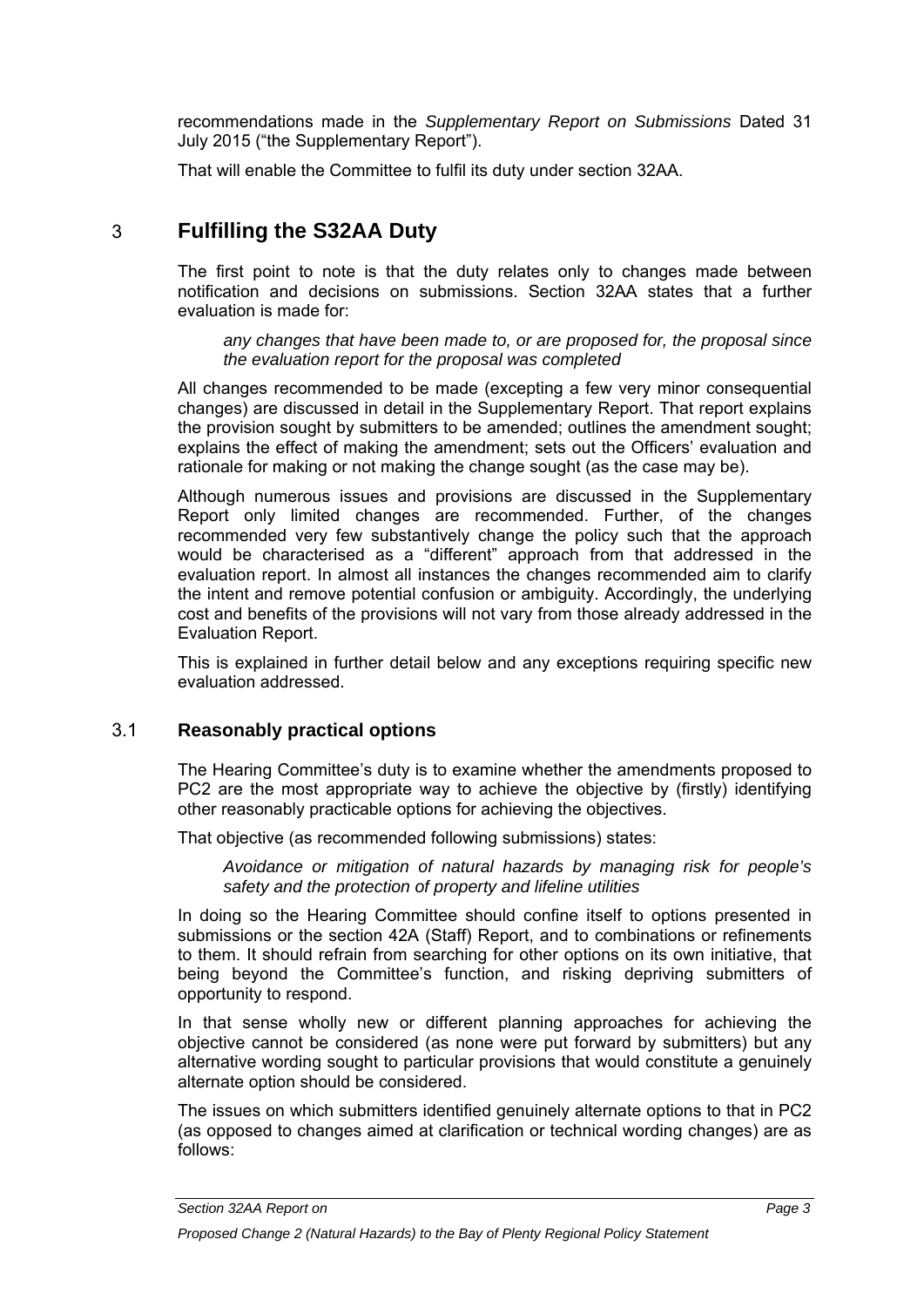- 1. Policy NH 5B with alternatives put forward by a number of submitters as to which activities should be required to assess hazard risk at the time of land use change. The appropriateness of these changes are evaluated in section 6.7 of the Supplementary Report.
- 2. Policy NH 7B with alternatives put forward by submitters as to which activities in what locations need to achieve a low level of risk at the development site scale. The appropriateness of those options is discussed in section 6.9 of the Supplementary Report.
- 3. Susceptibility mapping the option advanced by submitter 17 of mapping being a step in the risk assessment process required of all those using Appendix K (rather than something confined to the preparation of regional and district plans). The appropriateness of that option is discussed in section 6.19 of the Supplementary Report.
- 4. Natural hazards zones the option advanced by submitter 17 of natural hazard zones being an output of the risk assessment process. The appropriateness of that option is discussed in section 6.21 of the Supplementary Report.
- 5. Annual Individual Fatality Risk (AIFR) The option advanced by submitter 13 of not applying the AIFR assessment metric at low population scales. The appropriateness of that option is discussed in section 6.24 of the Supplementary Report.
- 6. Implementation guidance The option advanced by submitter 25 of including further implementation within PC2. The appropriateness of that option is discussed in section 7.1 of the Supplementary Report.

#### 3.2 **Effectiveness and efficiency**

An assessment of the efficiency and effectiveness of amendments to PC2 must involve identifying and assessing the benefits and costs of the anticipated effects of implementing them, including opportunities for economic growth and employment.

As noted above, if practicable, the assessment is to include quantifying those benefits and costs; and assessing the risk of activity or not acting if there is uncertain or insufficient information about the technical subject matter.

In those respects the Hearing Committee will also need to confine its consideration to the evidence available from both the Officers and submitters. Quantifying social, cultural, economic and environmental benefits and costs of PC2's amendments and alternative options, in monetary terms is generally problematic.

PC2 is essentially a framework or methodology, the full effect of which cannot be practically quantified in advance of implementation. The quantum of costs and benefits is reliant on a number of "down stream" implementation decisions by other parties (including how and when district councils implement PC2 through their district plans). It is also dependent on the outcome of risk assessment yet to be undertaken (and hence how limiting or costly the risk management policies of PC2 will be on a site specific or detailed sense cannot be known with certainty).

For those reasons, the Hearing Committee will have to rely on assessments of costs and benefits of both the recommended PC2 provisions and the alternative options put forward by Officers and submitters that are more conceptual and general than analytical and calculated.

*Page 4 Section 32AA Report on*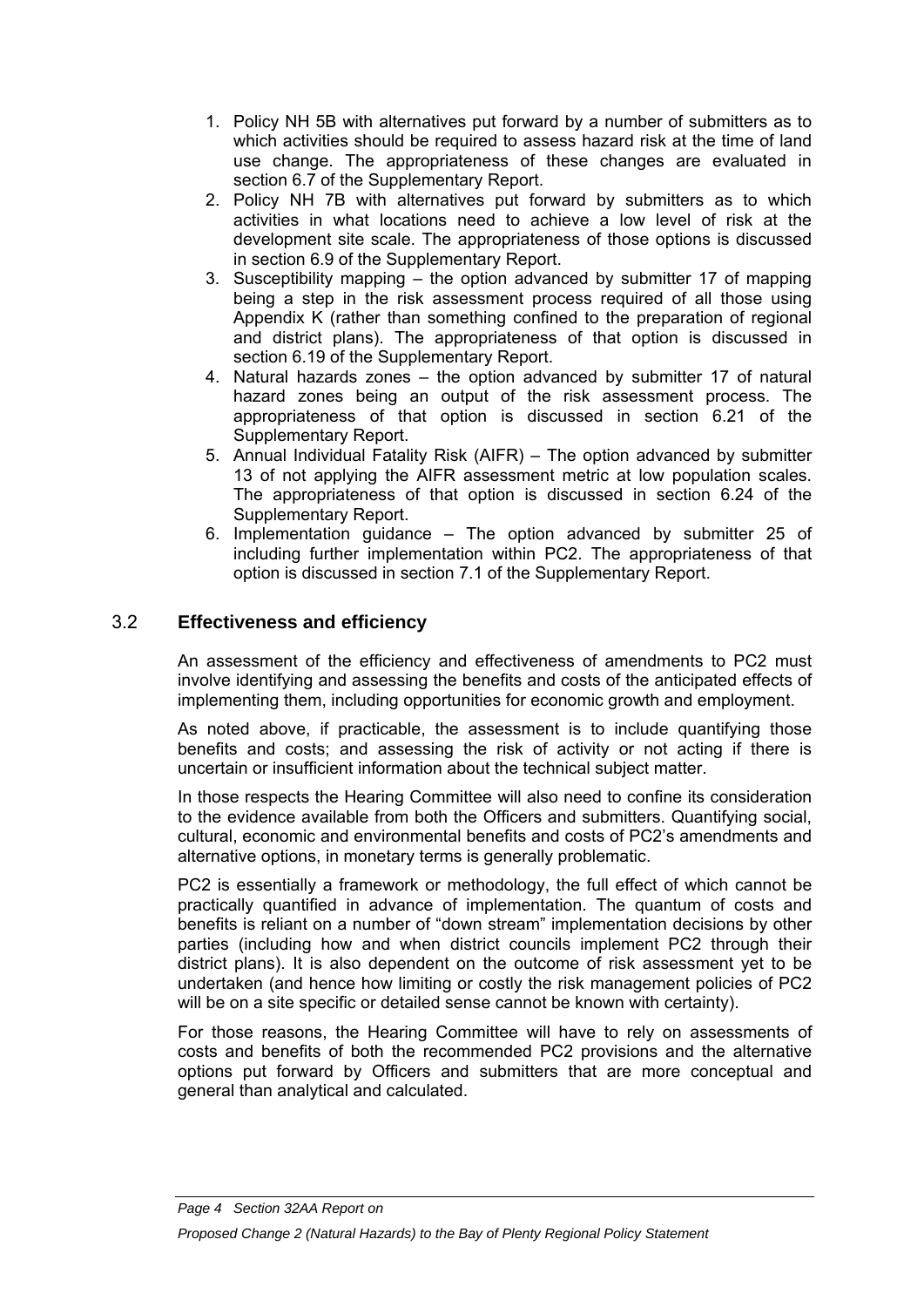#### 3.3 **Evaluation**

The limitation set out above accepted, the broad nature of the costs and benefits of the proposed amendments relative to the alternative options and the appropriateness overall is assessed as follows.

- 1. The option proposed in the Supplementary Report in relation to 1 above is more appropriate because:
	- a. it will better achieve the objective by potentially requiring risk assessment from a broad range activities that might affect, or be affected by, natural hazards ensuring better ability to achieve the desire risk outcomes of Policy NH 6A; and
	- b. The costs should be less than the alternatives because there is greater certainty about the threshold that applies but also flexibility for risk assessments to be required when, but only when, they are warranted.
- 2. The option proposed in the Supplementary Report in relation to 2 above is more appropriate because:
	- a. It will better achieve the objective in the interim period (before regional and district plans give effect to PC2) by ensuring a broad range of new activities/land use change is required to achieve a low risk level. If the alternations options were adopted it is likely that risk would increase over the interim period; and
	- b. The costs should be less than the alternatives because the amendment: i. is more explicit about the exclusion of activities that do not involve building work; and (ii) provides flexibility to increase risk in Low risk natural hazard zones.
- 3. The option proposed in the Supplementary Report in relation to 3 above is more appropriate because:
	- a. Susceptibility mapping provides a broad public benefit and the cost of that should be borne by regional and district councils (in accordance with Policy NH 3A) rather than being imposed on consent applicants (as would be the case under the alternative option, for example).
- 4. The option proposed in the Supplementary Report in relation to 4 above is more appropriate because:
	- a. The Natural Hazard Zones (NHZ) should be defined by the regional councils and territorial authorities as part of the plan planning process. That will lead to a more robust NHZ setting process that is more likely to achieve the objective; and
	- b. The costs should be less than alternatives because the option recommended in the Supplementary Report would remove duplication and enhance clarity of intent.
- 5. The Supplementary Report recommends no change to the way PC2 applies the AIFR metric. As no change to the provision is proposed there is no duty for further evaluation under section 32AA.
- 6. The Supplementary Report recommends no change to the extent or depth of implementation guidance contained within PC2. As no change to the provisions is proposed there is no duty for further evaluation under section 32AA.

*Section 32AA Report on Page 5*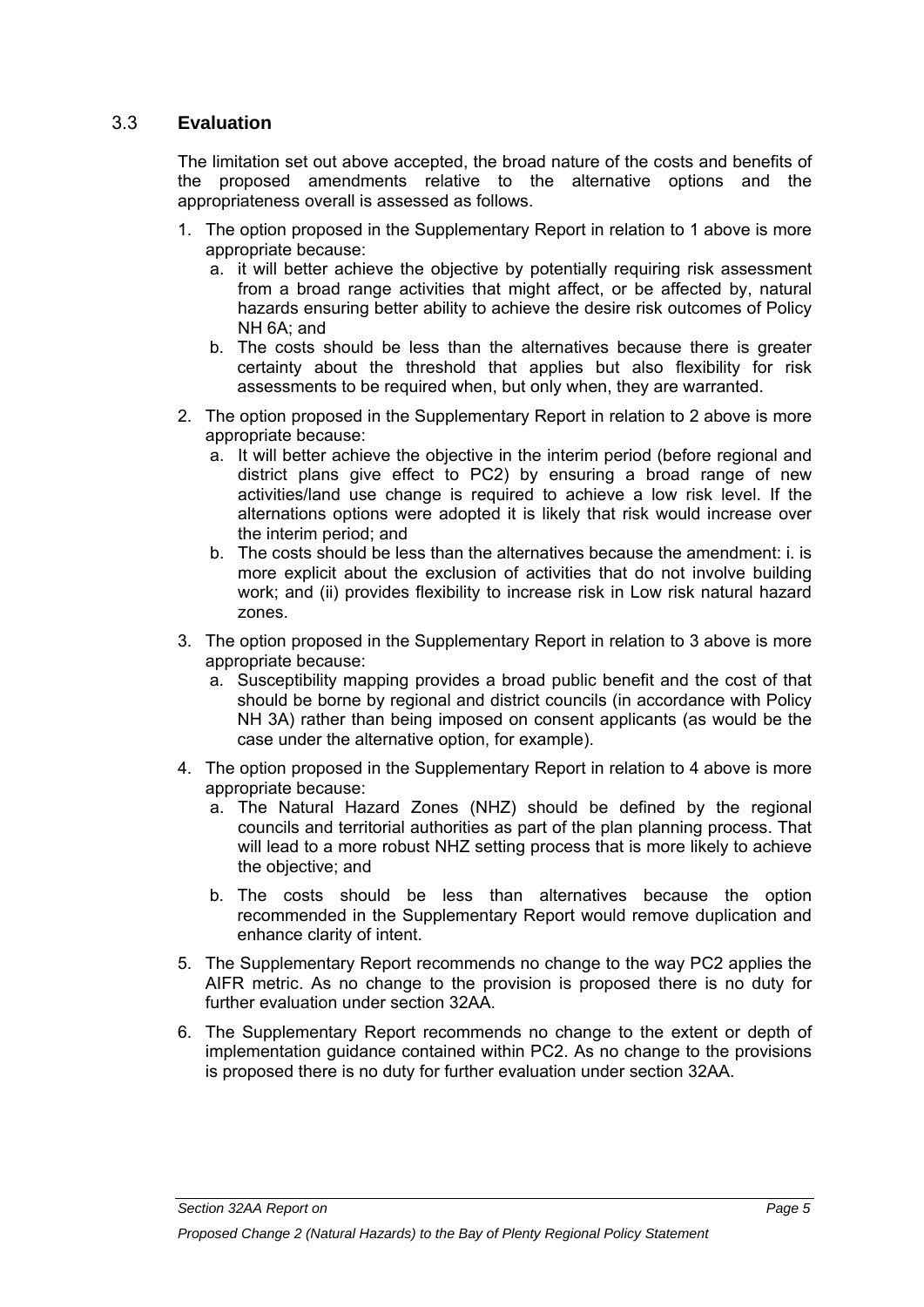## 4 **Conclusion**

The Supplementary Report recommends a number of changes that have not previously been subject to an evaluation under section 32 of the Act. The majority of those changes seek to clarify the intent or scope of provisions or are technical or consequential in nature rather than proposing some alternative option for achieving the objective.

Nevertheless some submitters did propose amendments that could be regarded as reasonably practicable options that are alternatives to particular provisions or parts of provisions in PC2. To the extent that they have done so, and the Supplementary Report has recommended changes that in whole or part reflect the option advanced by the submitter, a further evaluation is required.

The Hearing Committee should consider the Supplementary Report and if it accepts the recommendations therein, it should adopt that report in full together with this Further Supplementary Report as the further evaluation required under section 32AA of the Act.

If after consideration and deliberation the Committee resolves to depart from the recommendations contained in the Supplementary Report in a substantive way (that is, it proposes amendments that could materially change the effectiveness and efficiency – including social, cultural, economic and environments costs and benefits of the provisions) then it will need to undertake a further evaluation in respect of those amendments it proposes.

## **Recommendation**

That the Hearing Committee:

- 1 Receives this report Proposed PC2 (Natural Hazards) to the Bay of Plenty Regional Policy Statement Further Supplementary Report at the Conclusion of Presentation of Submissions 8 June 2015.
- 2 Agrees to adopt the report referenced in 1 above, together with this report as the further evaluation required under section 32AA of the Resource Management Act.
- 3 Notes that if the recommendations contained in the Report referenced in 1 above are not accepted, further evaluation may be required in respect of those provisions that are not accepted.

M. W. Butler **Regional Planner** 

Gerard Willis **Consultant (Enfocus)**

*Page 6 Section 32AA Report on*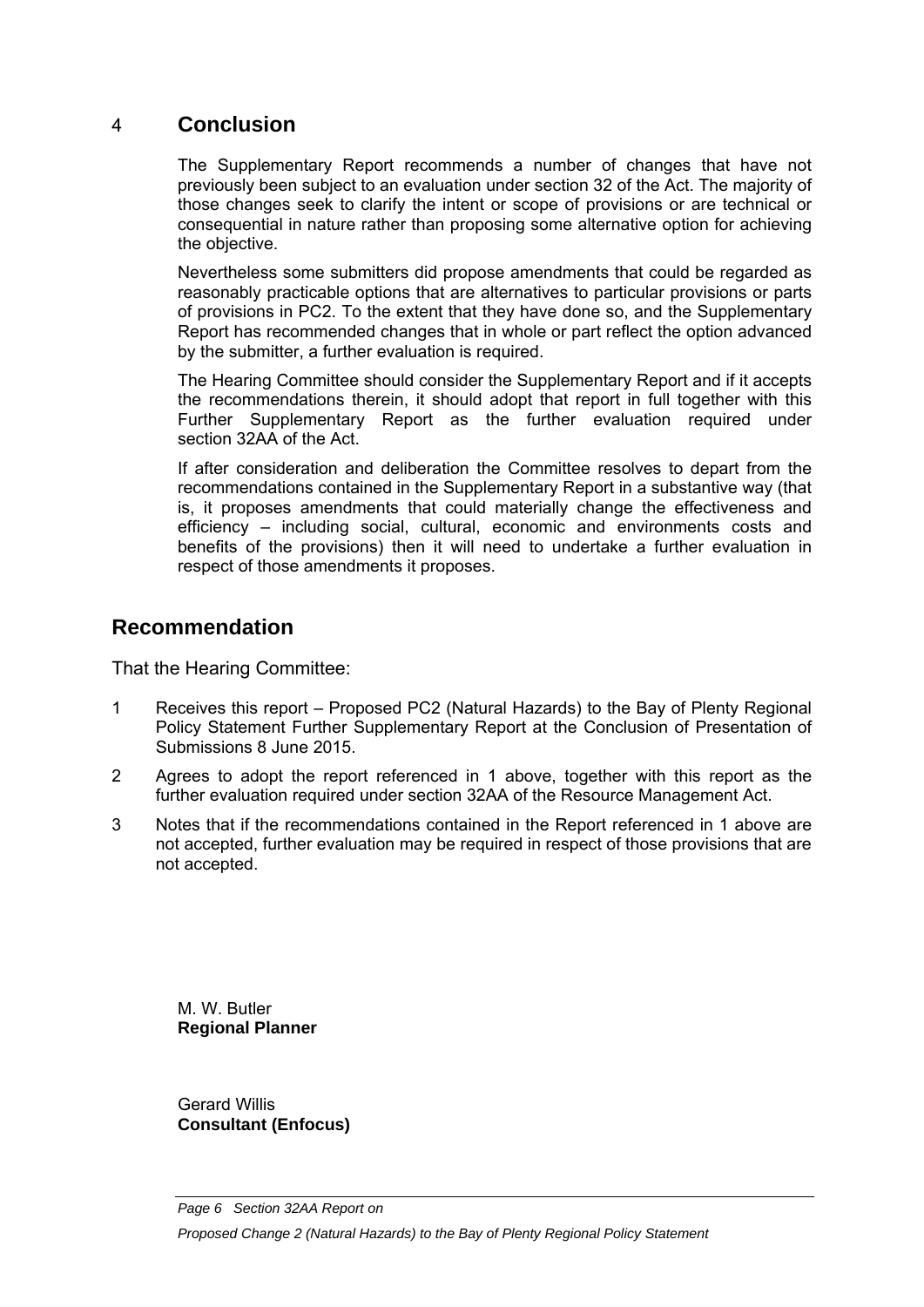#### **32 Requirements for preparing and publishing evaluation reports**

- **(**1) An evaluation report required under this Act must—
	- (a) examine the extent to which the objectives of the proposal being evaluated are the most appropriate way to achieve the purpose of this Act; and
	- (b) examine whether the provisions in the proposal are the most appropriate way to achieve the objectives by—
		- (i) identifying other reasonably practicable options for achieving the objectives; and
		- (ii) assessing the efficiency and effectiveness of the provisions in achieving the objectives; and
		- (iii) summarising the reasons for deciding on the provisions; and
	- (c) contain a level of detail that corresponds to the scale and significance of the environmental, economic, social, and cultural effects that are anticipated from the implementation of the proposal.
- (2) An assessment under subsection  $(1)(b)(ii)$  must—
	- (a) identify and assess the benefits and costs of the environmental, economic, social, and cultural effects that are anticipated from the implementation of the provisions, including the opportunities for—
		- (i) economic growth that are anticipated to be provided or reduced; and
		- (ii) employment that are anticipated to be provided or reduced; and
	- (b) if practicable, quantify the benefits and costs referred to in paragraph (a); and
	- (c) assess the risk of acting or not acting if there is uncertain or insufficient information about the subject matter of the provisions.
- (3) If the proposal (an **amending proposal**) will amend a standard, statement, regulation, plan, or change that is already proposed or that already exists (an **existing proposal**), the examination under subsection (1)(b) must relate to—
	- (a) the provisions and objectives of the amending proposal; and
	- (b) the objectives of the existing proposal to the extent that those objectives—
		- (i) are relevant to the objectives of the amending proposal; and
		- (ii) would remain if the amending proposal were to take effect.
- (4) If the proposal will impose a greater prohibition or restriction on an activity to which a national environmental standard applies than the existing prohibitions or restrictions in that standard, the evaluation report must examine whether the prohibition or restriction is justified in the circumstances of each region or district in which the prohibition or restriction would have effect.
- (5) The person who must have particular regard to the evaluation report must make the report available for public inspection—
	- (a) as soon as practicable after the proposal is made (in the case of a standard or regulation); or
	- (b) at the same time as the proposal is publicly notified.
- (6) In this section,—

**objectives** means,—

(a) for a proposal that contains or states objectives, those objectives:

*Page 7 Section 32AA Report on*